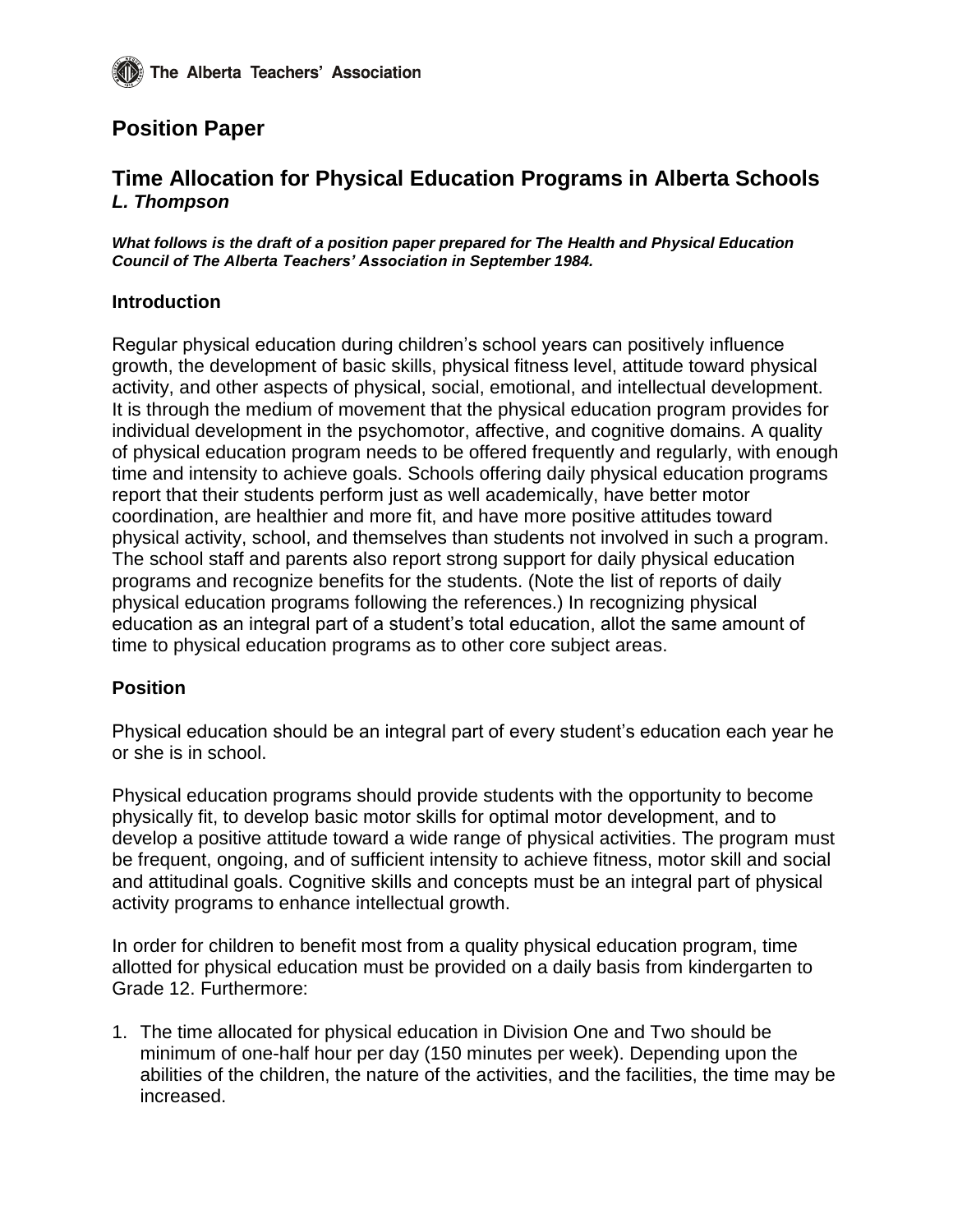- 2. The time allocated for physical education in Division Three and Four should be a minimum of 45 minutes per day (225 minutes per week). Depending upon the abilities of the students, the nature of the activities, and the facilities, the time may be increased.
- 3. The time allotted to the physical education program should be separate from recess, free play, intramural, or extra-curricular activities.

## **Rationale**

Martens (1982) states that Canadian interest in daily physical education programs was initiated by successful reports of the Vanves, France, project as well as conference reports that emphasized the need for more activity time for children through physical education classes. Community support for health, active lifestyles is on the increase (Kisby, 1982). The Canadian Association of Health, Physical Education, and Recreation recommends that every elementary school child experience daily physical education (1974). The Health and Physical Education Council of The Alberta Teachers' Association also endorses the concept of daily physical education for all students in all grades (GP #18, 1981).

Concerns raised about increasing the time for physical education to a daily program center around three main issues (Sinclair, (1983) :

- 1. How might daily physical education improve the fitness levels and performance in motor skills?
- 2. Will academic achievement be hindered by allotting more time to the physical education program? How might cognitive skills be enhanced?
- 3. What attitude changes might occur as a result of exposure to daily physical education programs?

Studies completed in a variety of schools across Canada show positive results in favor of daily physical education programs (Cote, 1980; Fischer, 1978; Gibson, Jeglum et al., 1979; LaPage, 1982; Metviier et al., 1974: Mironuck and MacKenzie; Mirtle, 1978; Quinney, 1979; Shepard et al., 1982; Sinclair et al., 1978 Wearring, 1980). These studies indicate the following:

- 1. An improvement in the psychomotor domain.
- 2. The maintenance of academic achievement levels; in some cases higher levels are achieved.
- 3. The development of a positive attitude toward physical activity and positive selfconcept.

A review of reports of daily physical education program shows that students benefit from the increased time allotted to physical education. The decreased time in academic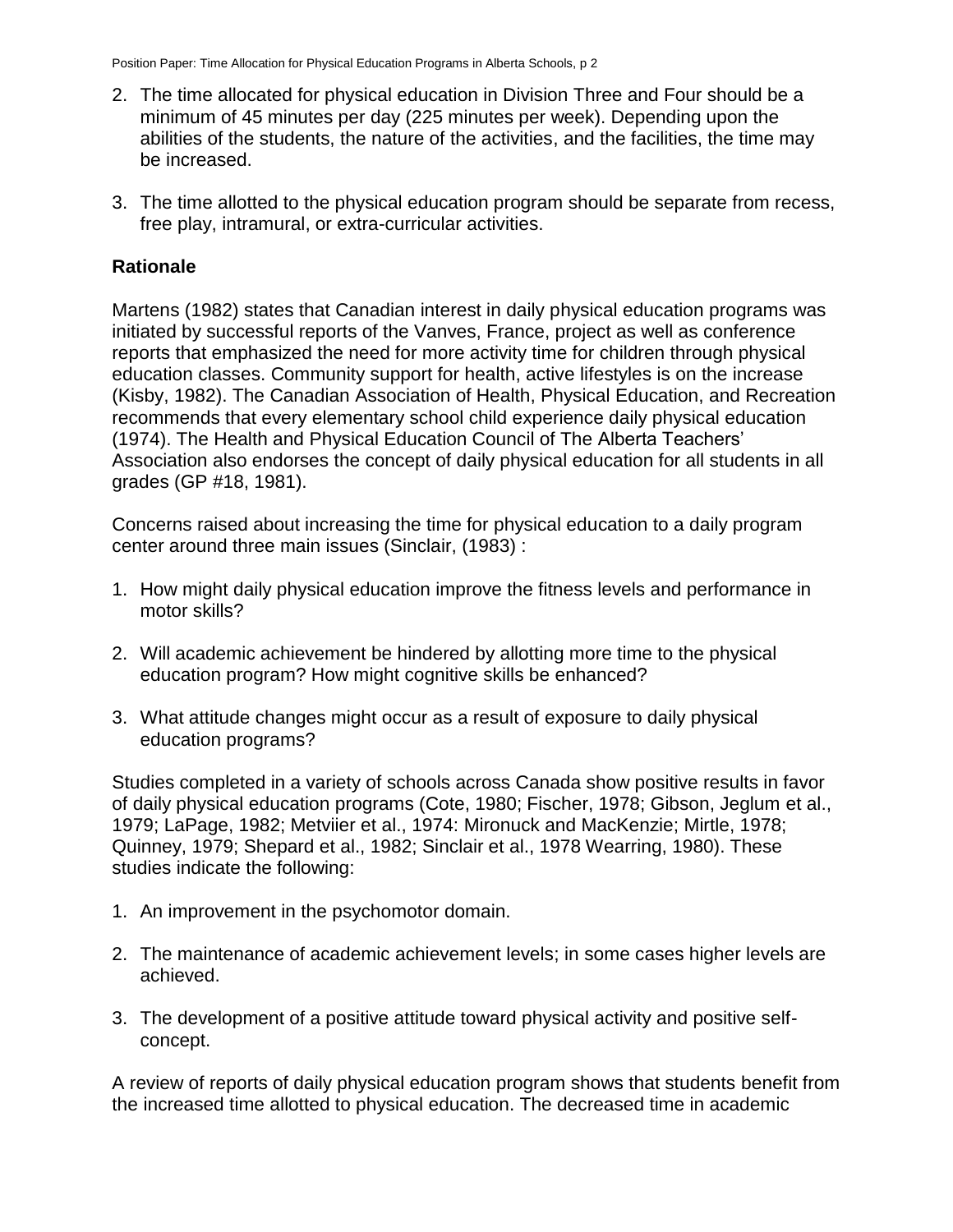Position Paper: Time Allocation for Physical Education Programs in Alberta Schools, p 3

studies did not affect student academic performance, and in many cases student's concentration and effort improved (Birkel, 1982; Fischer, 1978,: Gibson, Jeglum et al., 1979; Mironuck and MacKenzie; Quinney, 1979; Shephard et al., 1982; Sinclair and Longstaff, 1977, 1978). Physical benefits to the students appeared in areas of fitness, coordination, body management, and confidence (Birkel, 1982; Cote, 1980; LaPage, 1982; Metivier et al., 1974; Quinney, 1979; Sinclair, 1983). Attitudes toward activity were also positively affected (Birkel, 1982; Fischer, 1978; Gibson; Jeglum et al., 1979; Mironuck and MacKenzie; Mirtle, 1978; Shephard, 1982; Sinclair, 1983; Sommerville, 1979). In many reports, the teachers found that the physical education program fostered the development of cognitive skills including such aspects as the development of organizational and planning strategies, application of concepts in problem solving, and the encouragement of imagination and creative thinking (Sinclair, 1983). Based on these positive results, daily physical education programs should receive the same time allocation as the other core subject areas.

The education of students should not be left to chance. Regular activity of a progressive nature has a positive effect on the physical aspects of growth and motor development (Sinclair, 1983). It is known that children learn motor tasks early and that there are optimal periods for learning motor skills (Zaichosky et al., 1980). Children need to work toward achieving basic skills before progressing to the use of complex combinations of skills. Without the ability to perform basic skills well, the individual will be hindered in using more complex skills. A sequential, regular, and ongoing program is essential for students to master basic movements and continue toward achieving their potential. Children are capable of performing motor skills at a higher level of competence than was previously acknowledge (Corbin, 1980; Gallahue, 1982; Zaichowsky et al., 1980). The medical profession supports daily physical education programs because of the benefits for normal structural growth and motor development (Bailey, 1973; Cuming, 1976; Goode, 1978; Kindl and Brown, 1978; Koss, 1975). Bailey (1973) indicated that children need regular exercise to develop and maintain normal bone and muscle strength.

Physical education programs can help to alleviate potential health problems. Kindl and Brown (1978) indicate that regular and vigorous activity is needed to avoid problems of childhood obesity. Goode (1976) found that with a minimum of six minutes per day of vigorous activity the cardiorespiratory endurance of children can be increased significantly. Goode (1976) also recommends that up to age 11, a minimum of nine minutes per day should be devoted to large muscle activity, and after age 11 there should be a minimum of nine minutes per day spent on spent on a cardiovascular fitness activity. Cote (1980) found that a daily physical education period does improve the working capacity of children and that the activities should require each child to reach the maximum threshold point and maintain it for several minutes. As a result of an increased time spent on physical education, the province of Manitoba reports that its students rank 15 to 20 percent higher than the national average on fitness scores (La Page, 1982).

The amount of time needed for students to benefit most from a quality physical education program depends upon several factors. An effective daily physical education program may vary from class to class or from school to school. Shephard et al (1980)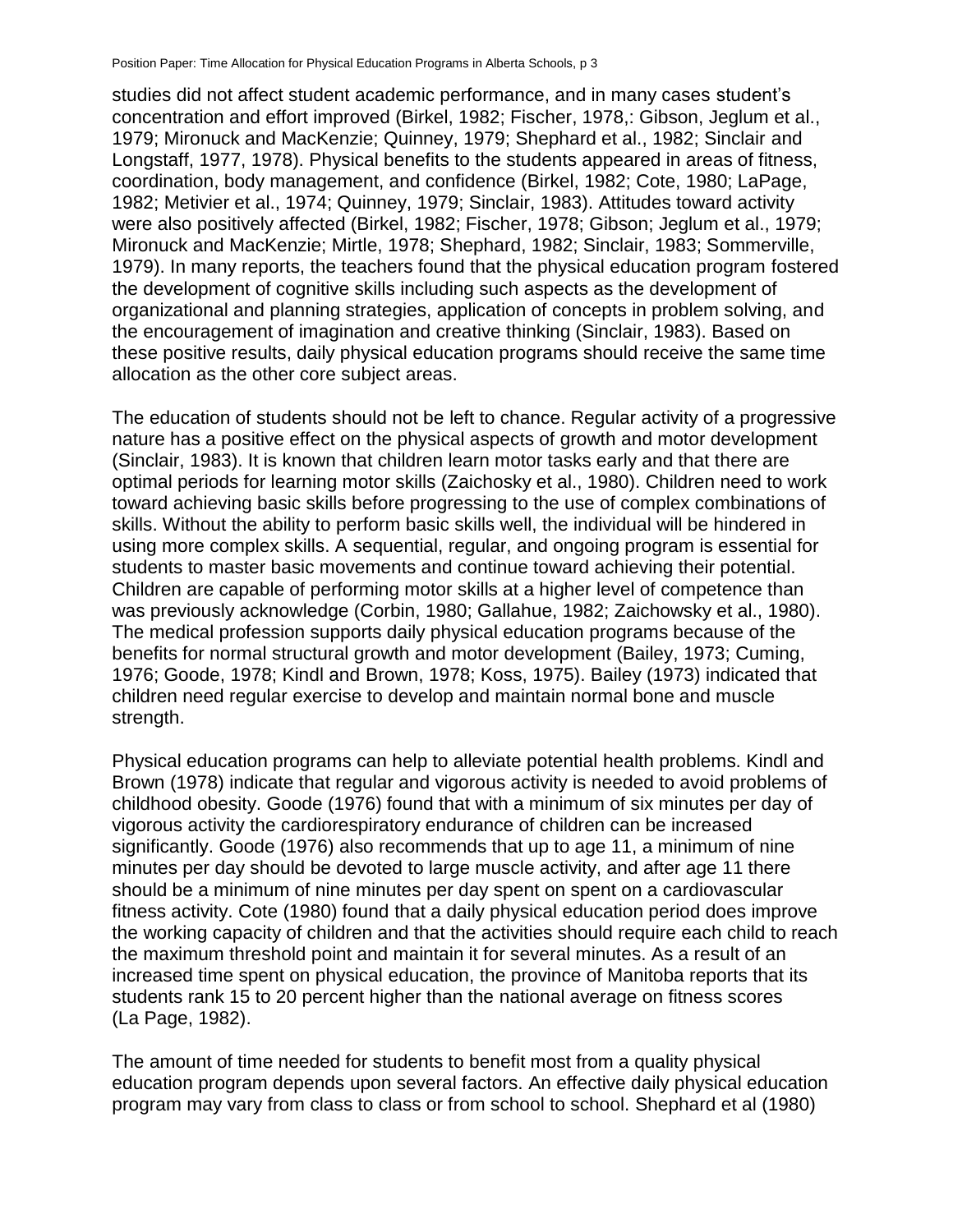reports the findings of an eight-year study involving daily physical education. It was found that a program offering five hours of activity a week on a daily basis did promote fitness as well as habits involving participation in vigorous activity during leisure time. The teachers involved noted overall higher grades for the children in the daily physical education program, and it was concluded that academic learning was not adversely affected (Shephard et al., 1982). Key people involved in the implementation of daily physical education programs (principals, consultants, teachers, parents) must show a strong commitment to increased time for physical activity (Sommerville, 1979).

#### **Conclusion**

Results of daily physical education projects show that there is a positive effect on the students' total education. Teacher reactions to daily physical education programs indicate that there are valuable contributions to cognitive, emotional, and motor aspects of children's development and that physical education is as important as other subject areas (Fischer, 1978; Gibson; Jeglum et al.,1979; LaPage, 1982; Mironuck and MacKenzie; Mirtle, 1978; Sinclair, 1983). With current changes in the Alberta physical education curriculum at the elementary and secondary levels and in the accompanying teacher resource materials, it is difficult to imagine that the goals of the physical education program can be achieved in anything other than a daily program. A variety of activities, sequentially planned and frequently presented, will best serve the activity needs of the students. A daily program of physical education is recommended for all Alberta children.

#### **References**

ACHPER. "ACHPER Position Statement – Quality Physical Education in Australian Schools." *Australian Journal for Health, Physical Education, and Recreation 97* (Spring, 1982): 9-12.

The Alberta Teachers' Association. "Draft Position on Secondary School Programs." Edmonton, Alberta, 1983.

Bailey, D.A. "Exercise, Fitness, and Physical Education for the Growing Child." *Canadian Journal of Public Health 64 (1973): 421- 30.*

Birkel, D.A. "Canadian Physical Education Curriculum and Physical Fitness Programs," November 1982.

CAHPER School Physical Activity Programs Committee. "New Perspectives for Elementary School Physical Education Programs in Canada." Canadian Association for Health, Physical Education, and Recreation.

Conger, P.R., H.A.Quinney, R. Gauthier, and D. Massicotte. "Comparison of CAHPER Fitness Performance Test, 1966-1980." *CAHPER Journal 49*, no. 1 (1982):6-11.

Corbin, CB., ed. A Textbook of Motor Development (2nd ed.). Dubuque, Iowa: Wm. C. Brown, 1980. Cote, P. *"A Comparative Evaluation of Selected Physical Education Programs in Elementary Schools.*" Unpublished MSc thesis, University of Alberta, 1980.

Cumming, G.R. "The Child in Sport and Physical Activity: Medical Comments." In J. Albinson and G. Andrews (eds.), *The Child in Sport and Leisure Activity*. Baltimore: University Park Press, 1976.

Fischer, A. *Bakerview Elementary School: Quality Daily Physical Education*. British Columbia: Abbotsford School District, 1978.

Gallahue, D.L. *Understanding Motor Development in Children*. New York: John Wiley and Sons, 1982.

Gibson, E. *Daily Physical Education in Sudbury Board of Education Elementary Schools*. Ontario.

Goode, R.C. "Observations and Suggestions on the Physical Fitness of Our Children." *OPHEA 4*, no. 1 Winter 1978): 6-17.

Goode, R.C. "The Physical Fitness of Our School Children." Education Canada 16, no.4 (1976): 26-31.